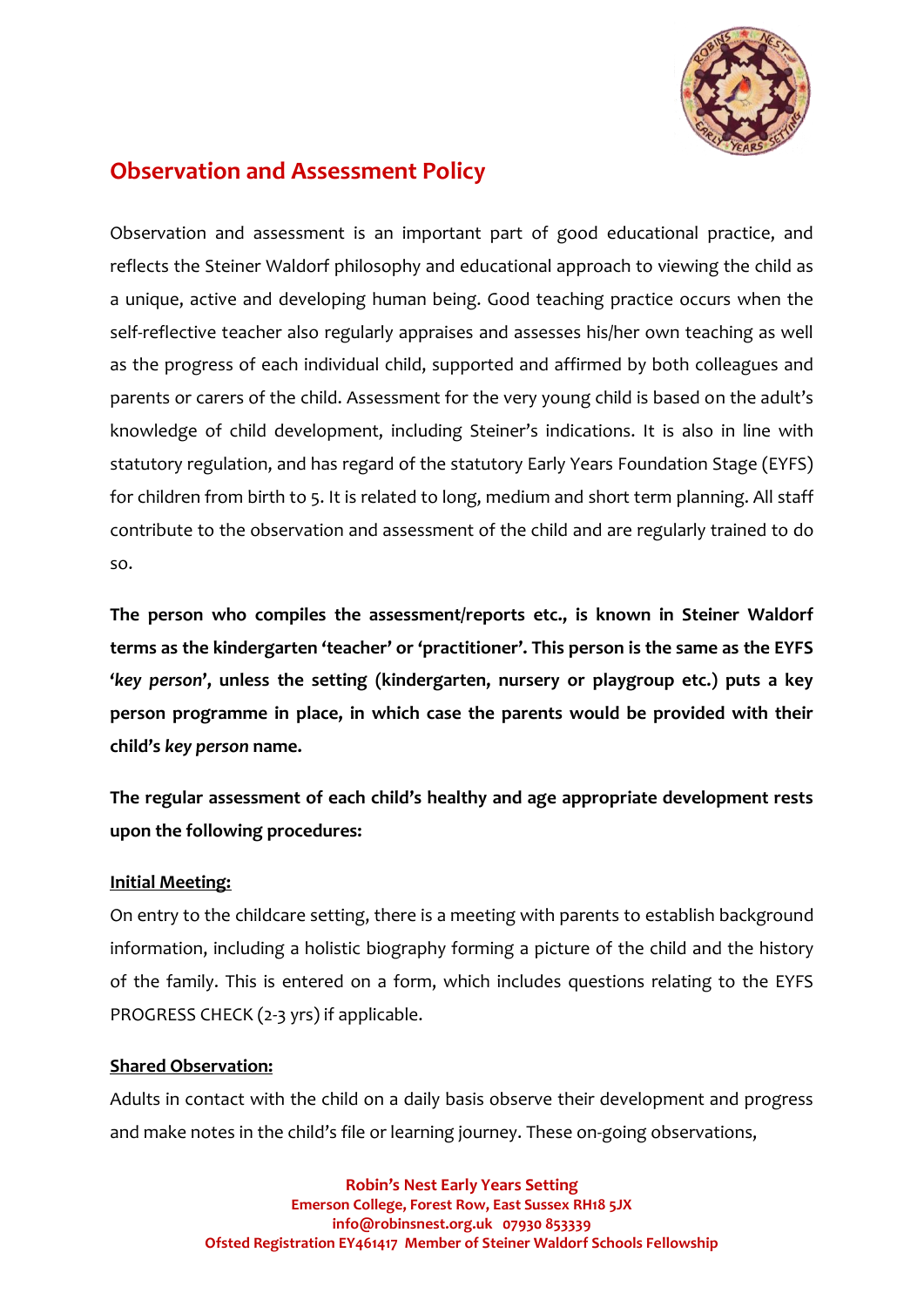

photos, drawings, some activities and parent/carer contributions, as well as the child's own comments if applicable, contribute to the summative report. A child profile could also form part of the formative assessment process.

## **Learning Journey:**

The learning journey celebrates the child's experiences and achievements through the year. This may take the form of notes, observations and action taken by the staff in relation to the child's developmental milestones as well as planning to support their development in the child care setting, with due regard to the others in the group, and the rhythm and routine of the day.

## **End of Year Reporting for 3 and 4 year olds:**

The learning journey may form or be replaced by a report which is shared at the end of the year during a meeting with the parents/carers. Parents will be asked to contribute and suggestions may be made to support the child's learning and development in the home.

#### **End of Year Reporting for 5 year olds and the EYFS Profile:**

The report is written and given to the parents when the child is 5. The areas of learning and development will reflect the EYFS in line with statutory requirements.

## **End of Year Reporting for 6 year olds:**

A summative report is written for the parents and also passed on to the child's next teacher or school. There is a celebration to mark the 'journey to school' and the child and parents will take home a portfolio which highlights the child's achievements during their time in the kindergarten and may contain drawings, paintings, photos and some examples of the child's work and a card or gift from the teacher or child care setting.

#### **Child Study:**

A more detailed study may be undertaken of individual children which is shared between all teaching staff. Parents are informed when this is taking place.

> **Robin's Nest Early Years Setting Emerson College, Forest Row, East Sussex RH18 5JX info@robinsnest.org.uk 07930 853339 Ofsted Registration EY461417 Member of Steiner Waldorf Schools Fellowship**